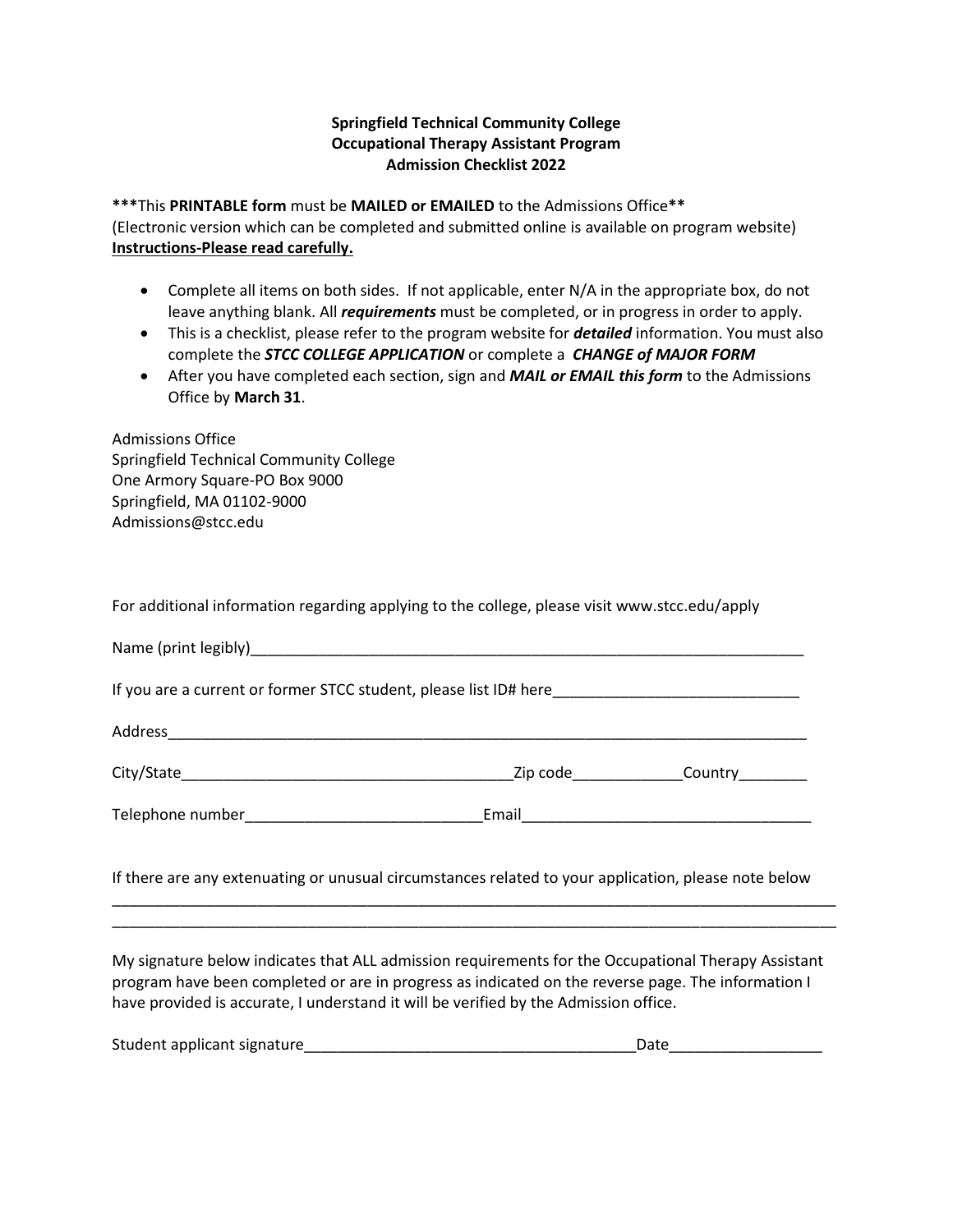## **Occupational Therapy Assistant Admission Checklist 2022**

|    | <b>Admission Requirement</b>                                                                                                                             | Provide appropriate response                                                                         |  |  |
|----|----------------------------------------------------------------------------------------------------------------------------------------------------------|------------------------------------------------------------------------------------------------------|--|--|
| 1. | Complete STCC College Application, with a<br>request for Occupational Therapy Assistant                                                                  | Application for Admission or Change of<br>Major submitted online                                     |  |  |
| 2. | Official High School Transcript, HiSet or GED                                                                                                            | Official document provided                                                                           |  |  |
| 3. | Math-HS Algebra 2, grade of C or better, OR<br>placement exam score of MAT-101 or higher<br>OR completion of MAT-097 with a C or<br>better               | Course name/number:<br>Where/when taken:<br>Grade:                                                   |  |  |
| 4. | Math-College level Statistics MAT-115 with<br>grade of C or better                                                                                       | Course name/number:<br>Where/when taken:<br>Grade:                                                   |  |  |
| 5. | Biology-HS Biology with C or better within 7<br>years OR college level Biology with a lab with<br>a C or better within 7 years*                          | Course name/number:<br>Where/when taken:<br>Grade:                                                   |  |  |
| 6. | English-4 years HS English grade of B or<br>better or placement at ENG-101 OR<br>completion of ENG-101, C or better                                      | Course name/number:<br>Where/when taken:<br>Grade:                                                   |  |  |
| 7. | A & P 1-Completion of BIO 231/231L with C<br>or better within 7 years*                                                                                   | Course name/number:<br>Where/when taken:<br>Grade:                                                   |  |  |
| 8. | Research-Basic Research RCH 100(with grade<br>of C or better) OR passing grade on challenge<br>exam**                                                    | Course name/number:<br>Where/when taken:<br>Grade:                                                   |  |  |
| 9. | Psychology- General Psychology PSY 101 with<br>C or better, AP credit or challenge exam                                                                  | Course name/number:<br>Where/when taken:<br>Grade:                                                   |  |  |
|    | 10. SAT scored 450 on each Verbal and Math OR<br>Document 3.0 or higher GPA in 15 college<br>credits including English Comp (*all grades C<br>or better) | SAT Scores, Verbal<br>Math<br><b>OR</b><br>3.0 GPA (in 15 college credits including<br>English Comp) |  |  |
|    | 11. Short Essay / Discuss why you would be an<br>effective OTA, include related work or life<br>experiences                                              | Short Essay                                                                                          |  |  |

\*Course work with designated time frames **must be current within 7 years from the start** of the program. Course work over 7 years will need to be repeated.